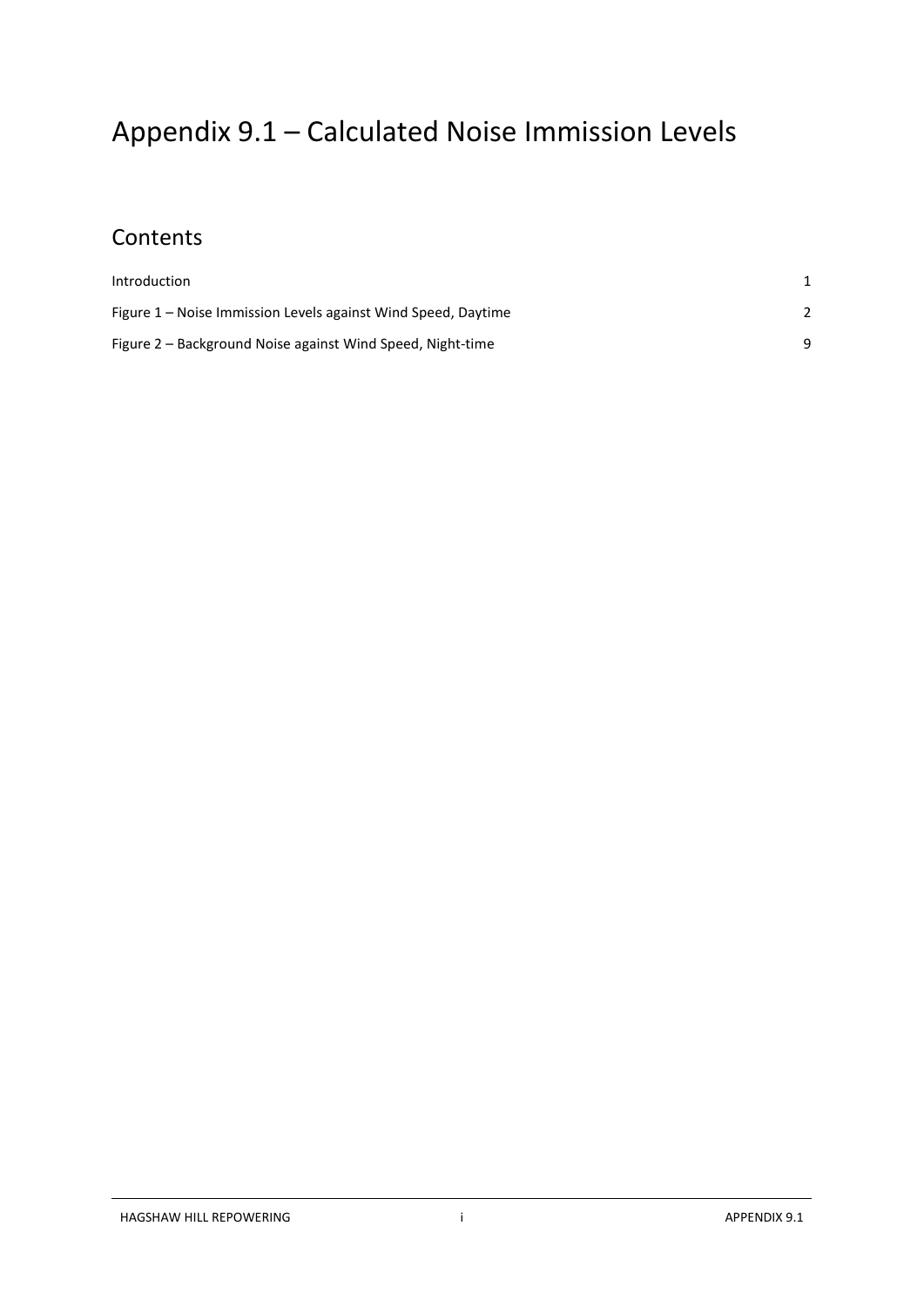This page is intentionally blank.

HAGSHAW HILL REPOWERING **ii** ii and the settlement of the settlement of the settlement of the settlement of the set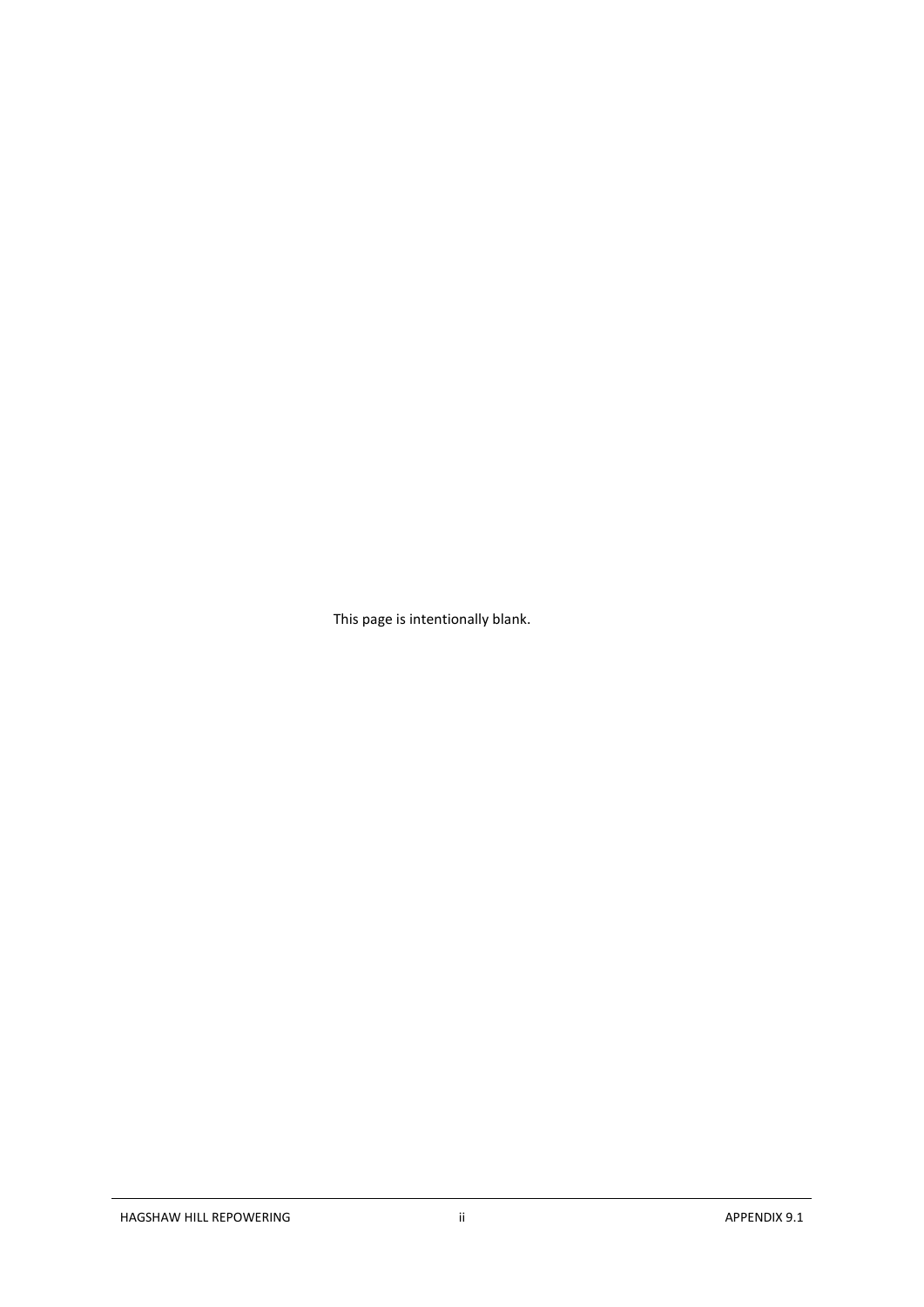## Appendix 9.1: Calculated Noise Immission Levels

#### <span id="page-2-0"></span>*Introduction*

The graphs presented show the calculated noise immission levels in terms of dB LA90,10min against the derived wind speed at 10 m height for each of the 13 prediction locations. The results are the worst-case levels according to the recommendations of the IOA Good Practice Guide. The proposed *solus* noise limits are also shown in each case.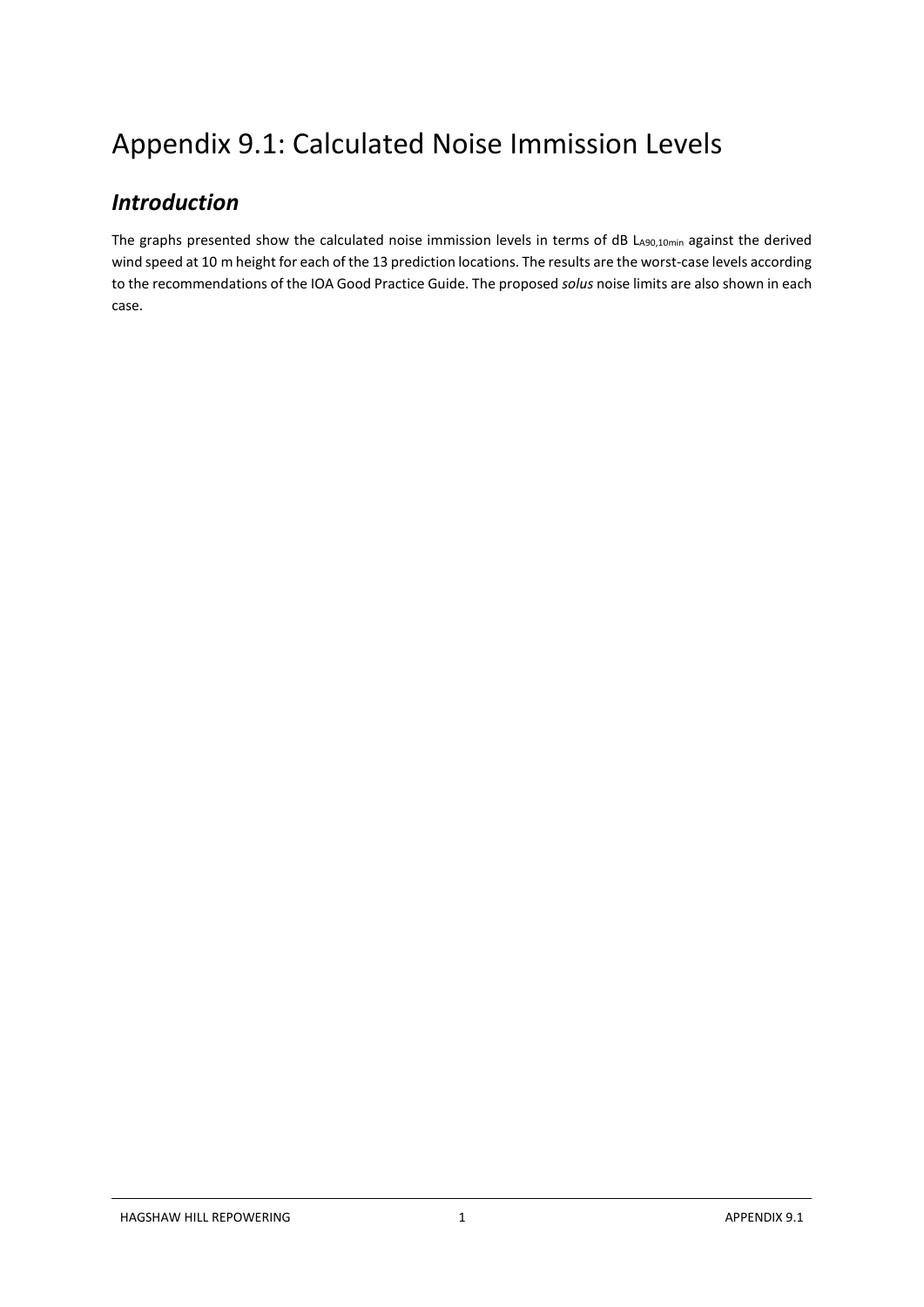

<span id="page-3-0"></span>*Figure 1 – Noise Immission Levels against Wind Speed, Daytime*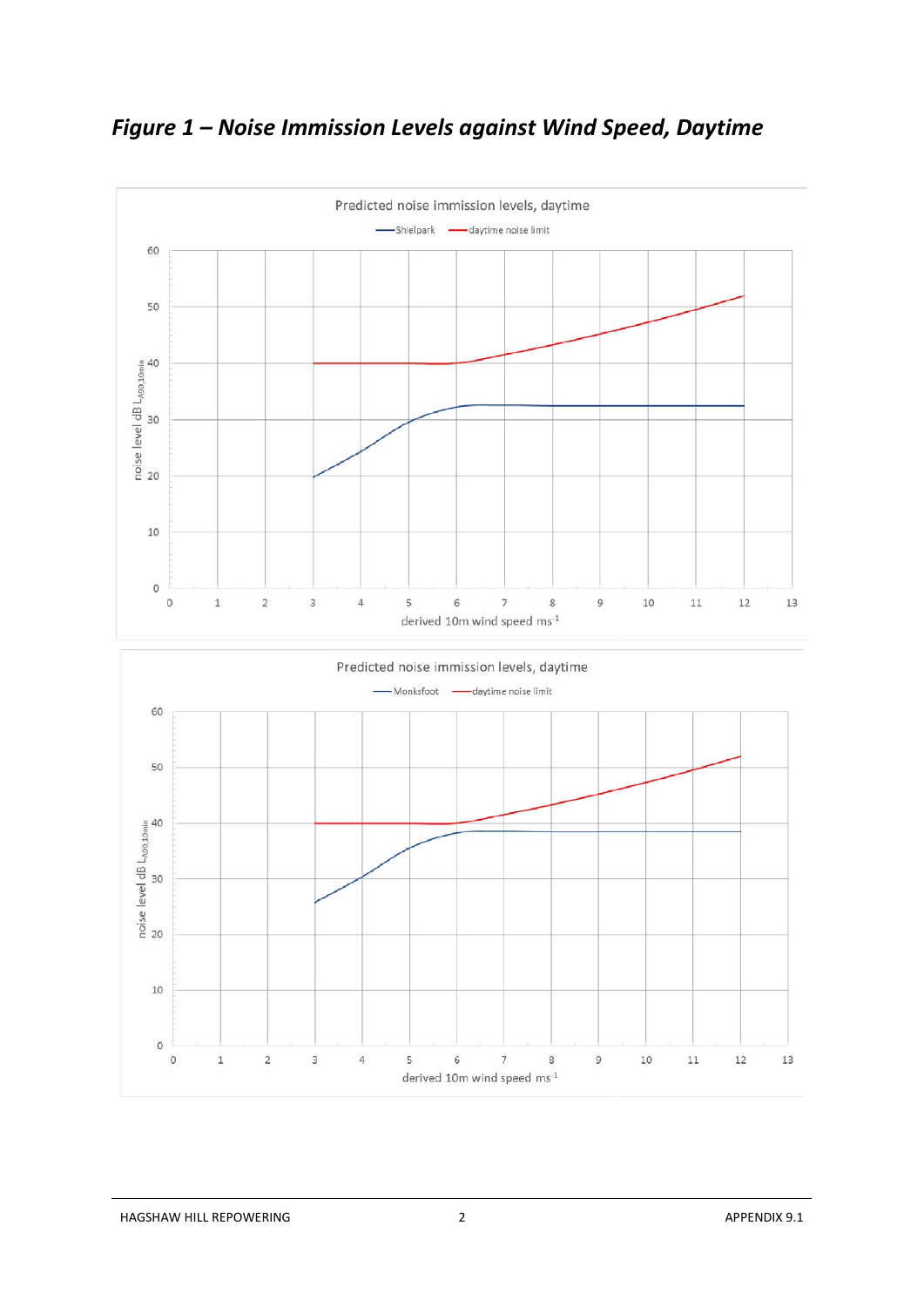



#### HAGSHAW HILL REPOWERING **3** 3 APPENDIX 9.1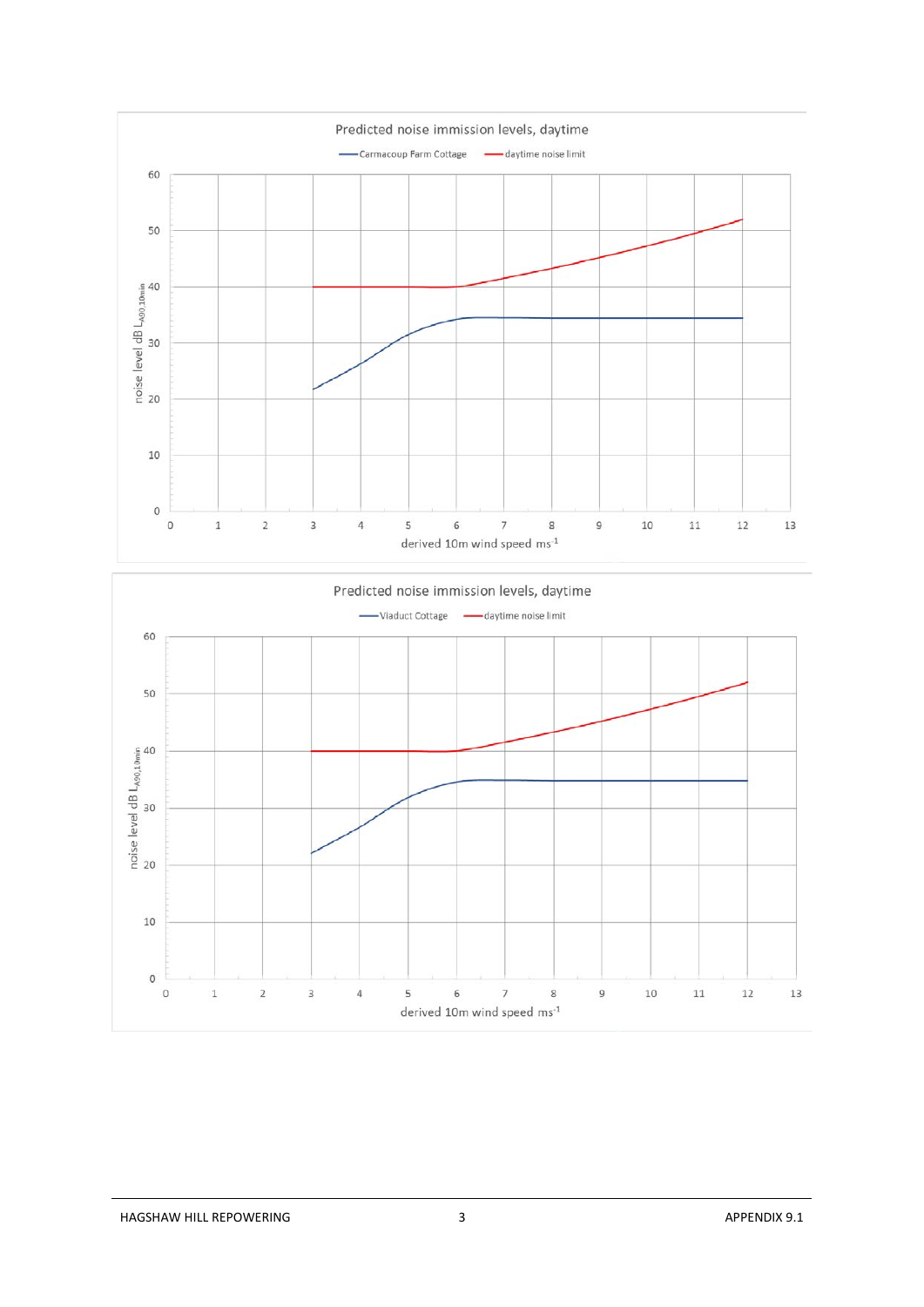

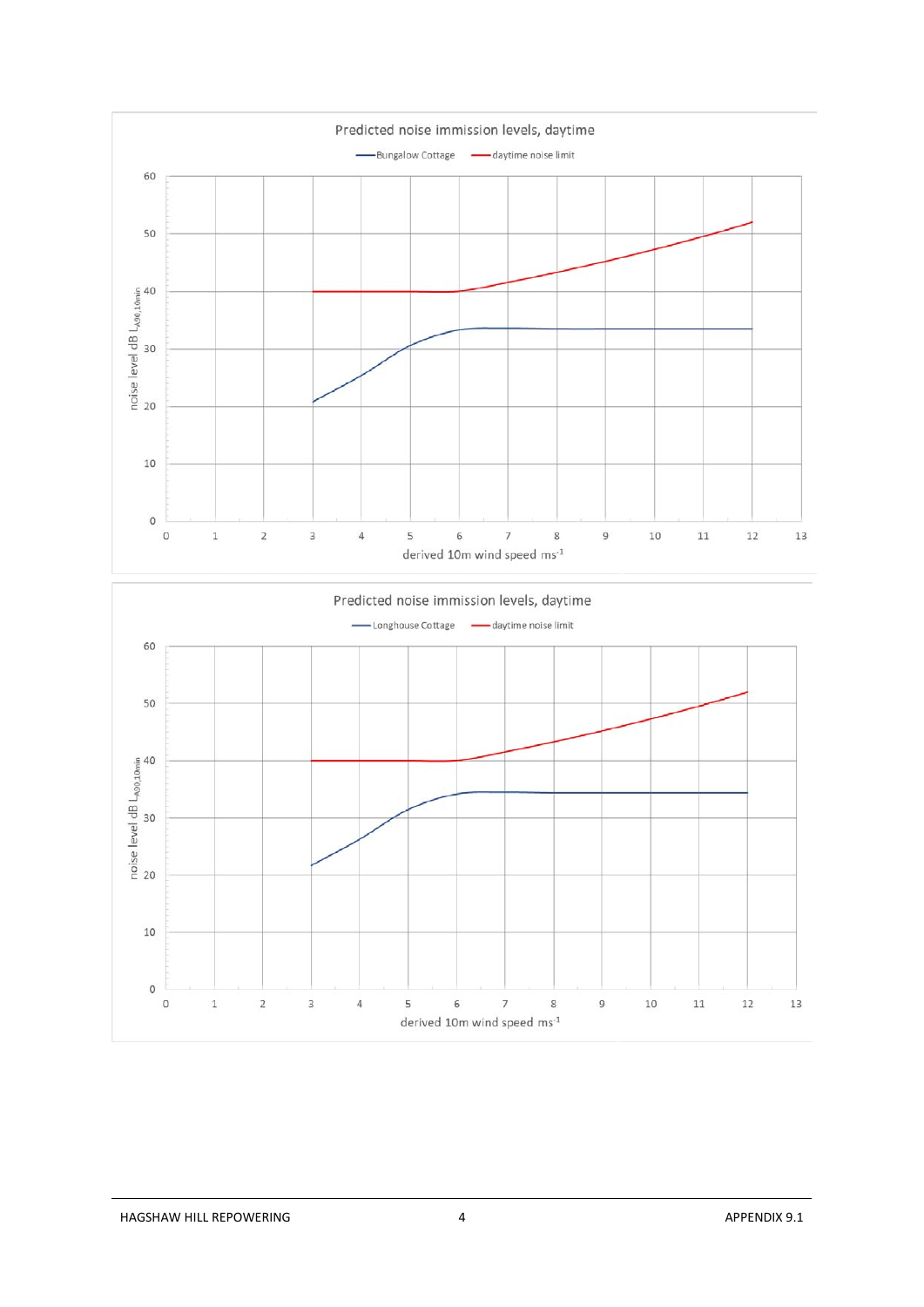

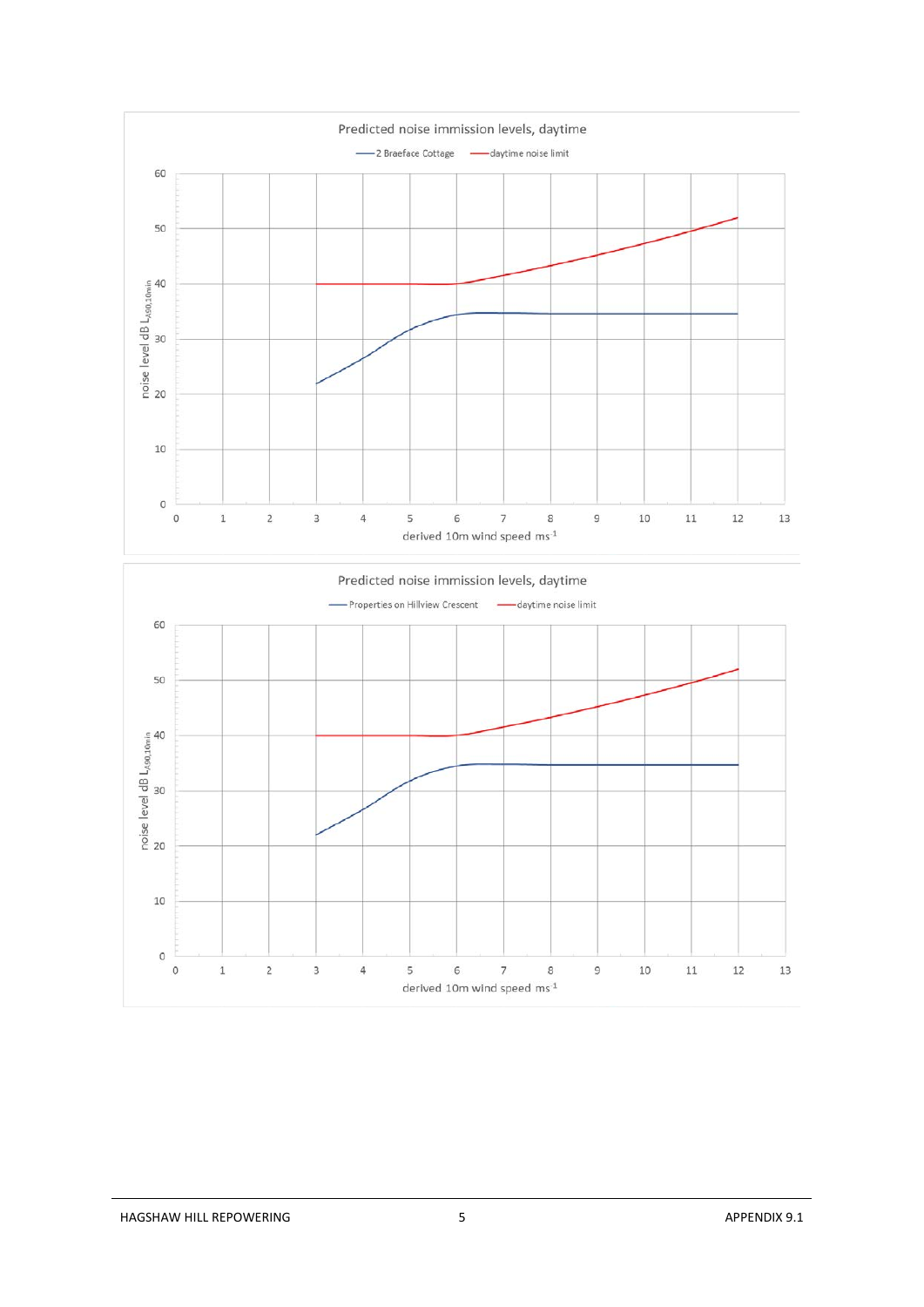

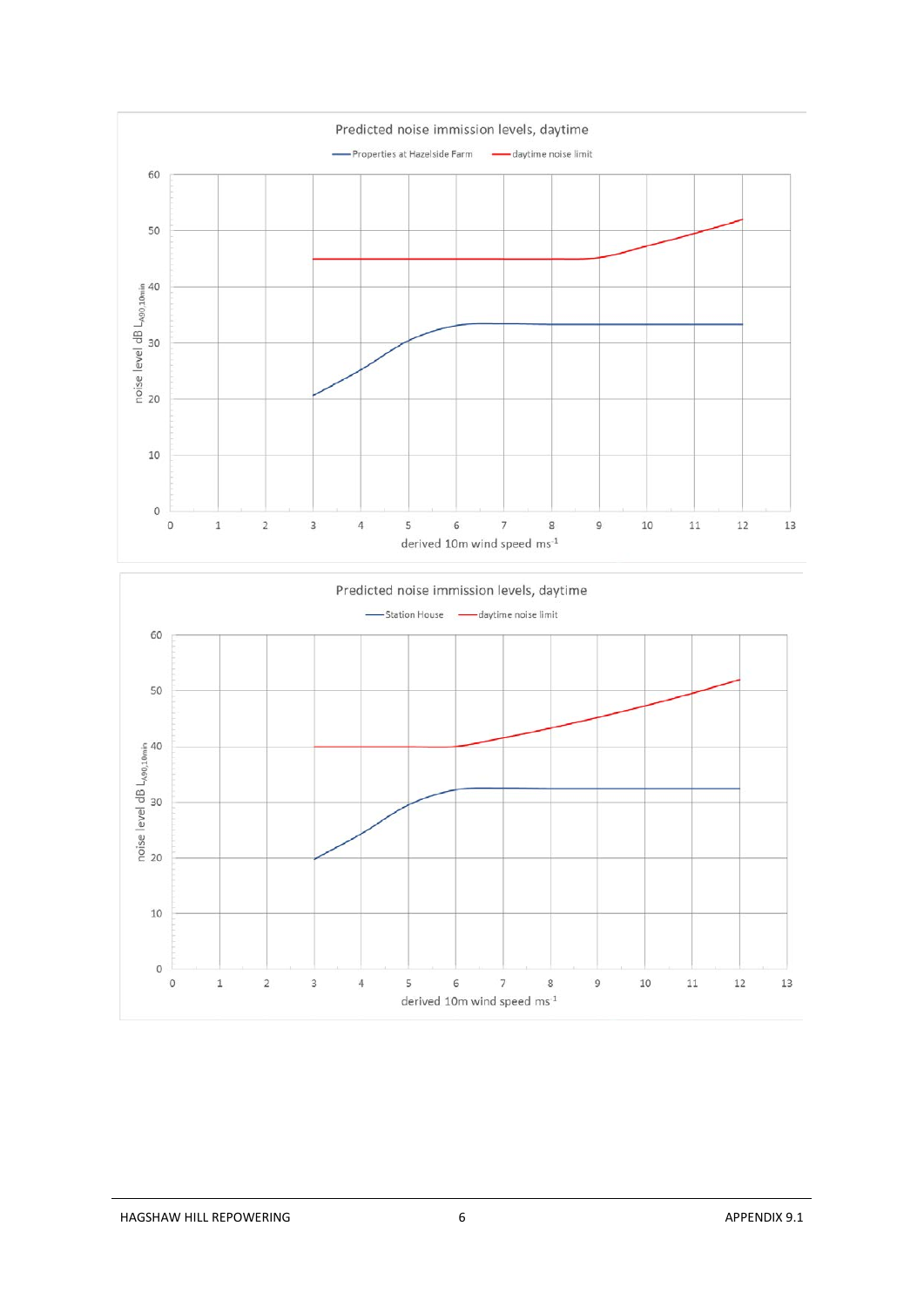

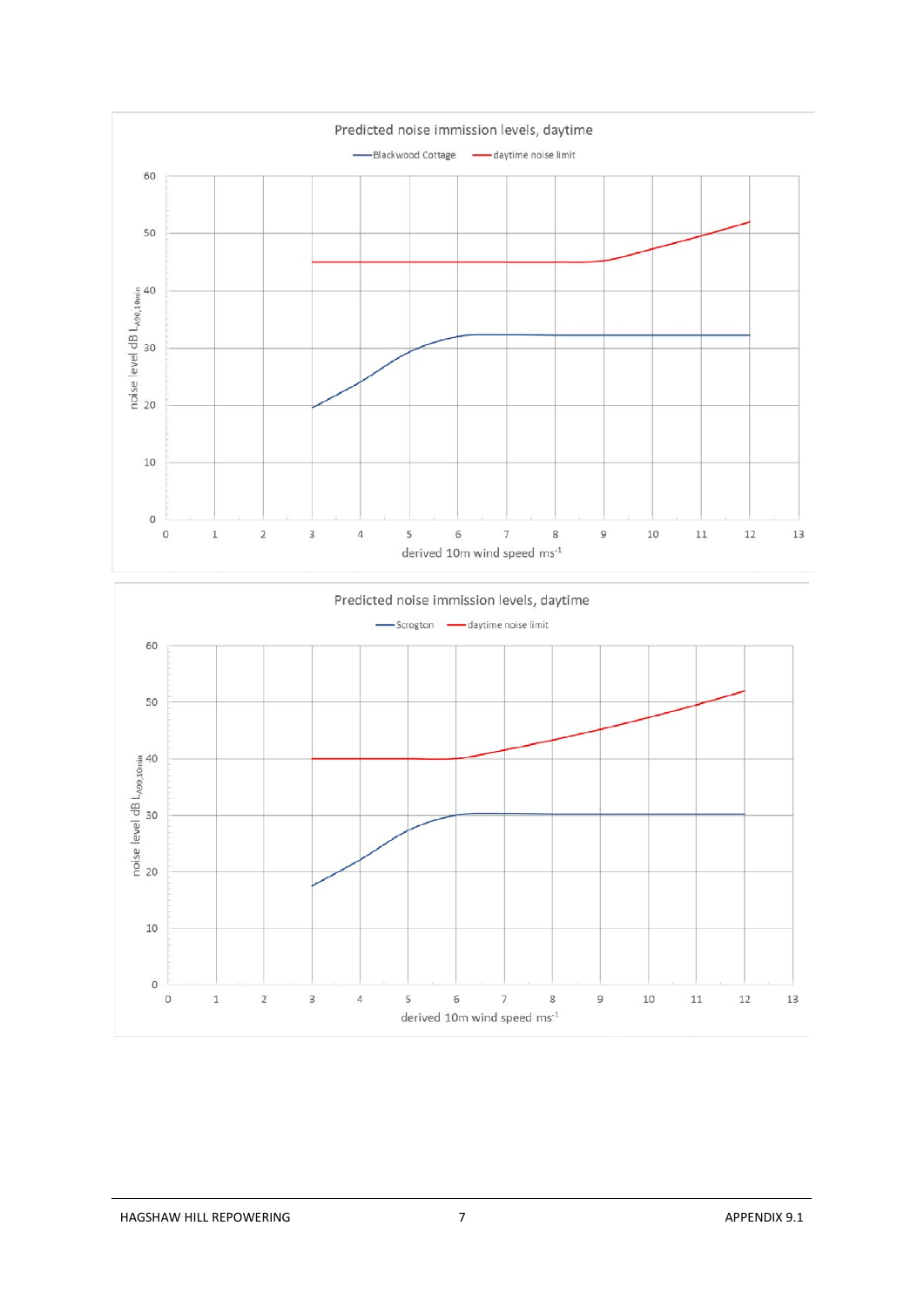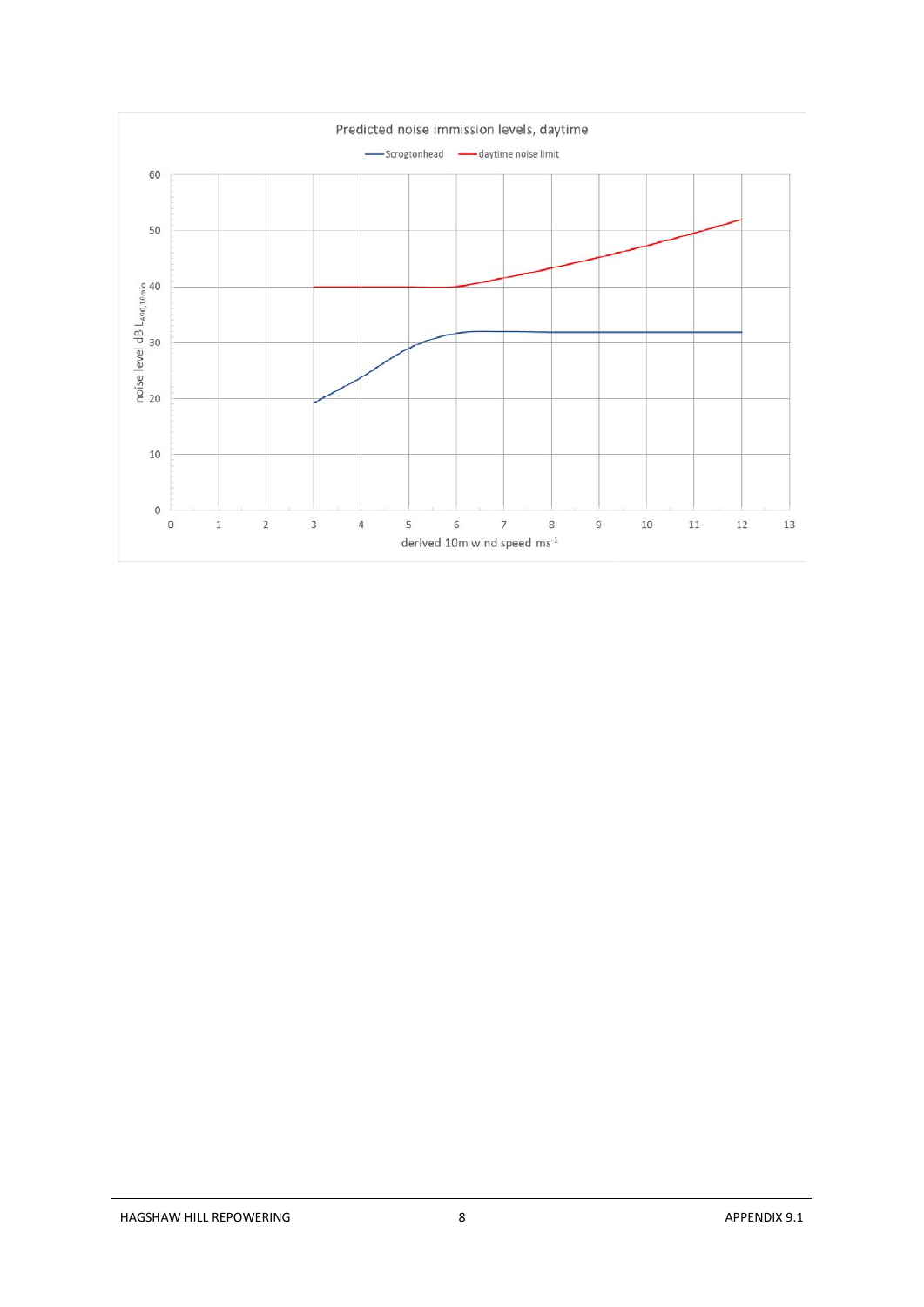

<span id="page-10-0"></span>*Figure 2 –Noise Immission Levels against Wind Speed, Night-time*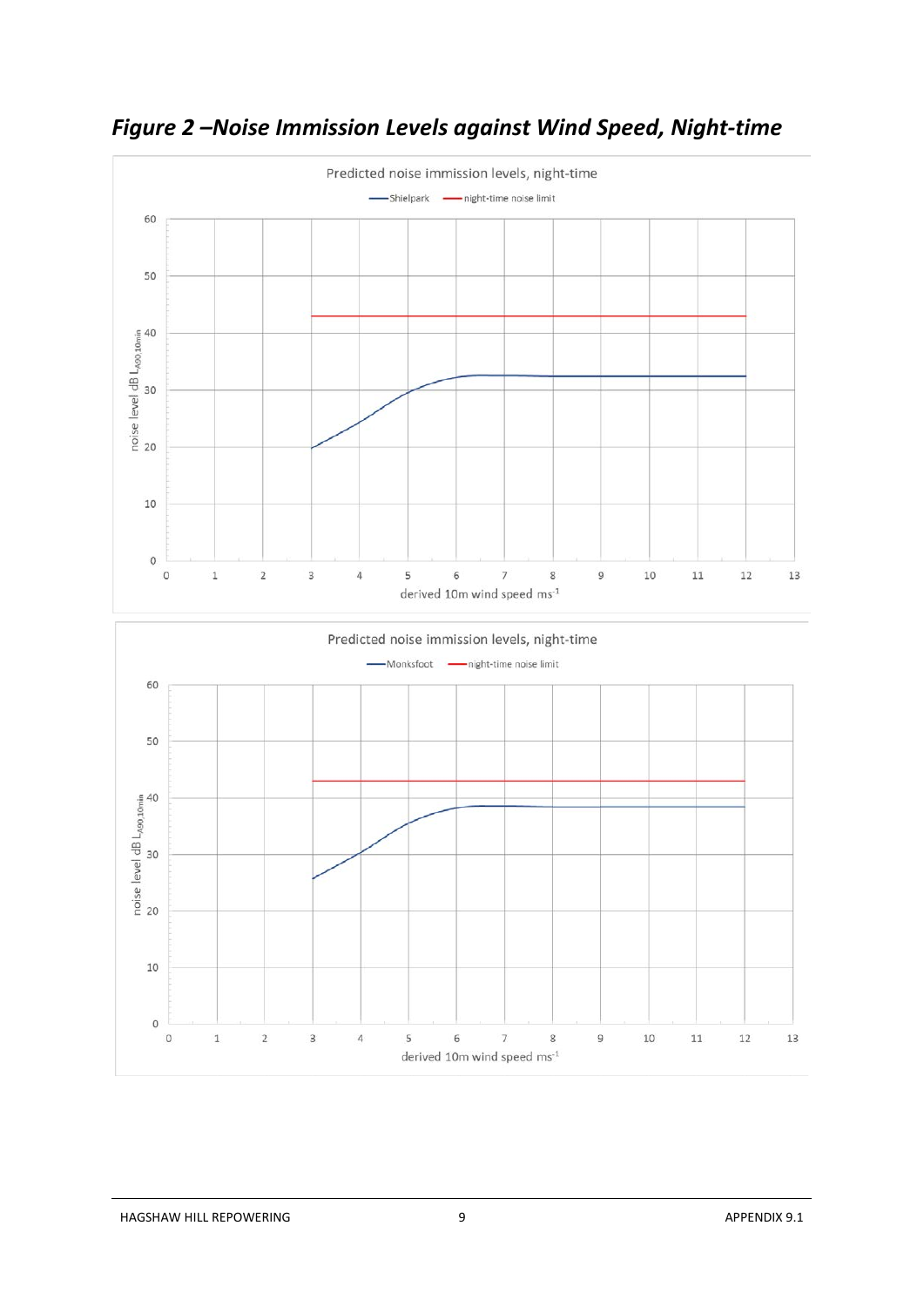



HAGSHAW HILL REPOWERING 10 10 appendix 9.1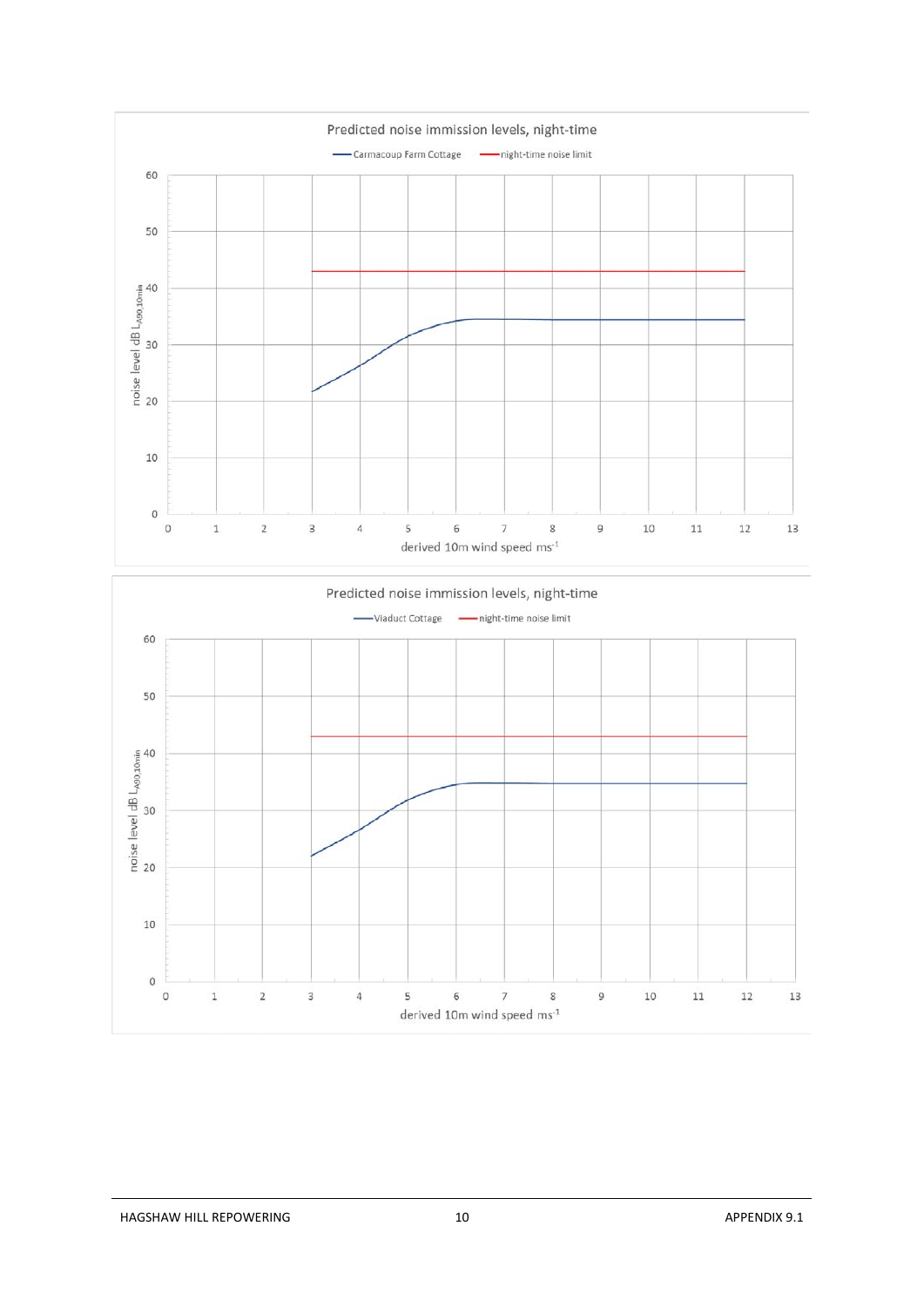



10

 $\circ$ 

 $\mathbf{0}$ 

 $\,1\,$ 

 $\sqrt{2}$ 

 $\ensuremath{\mathsf{3}}$ 

 $\overline{4}$ 

 $\sf S$ 

 $\mathsf 6$ 

derived 10m wind speed  $\mathrm{ms}^{\text{-}1}$ 

 $\overline{\phantom{a}}$ 

 $\,$  8  $\,$ 

 $\,9$ 

 $10\,$ 

 $11\,$ 

 $12\,$ 

 $13\,$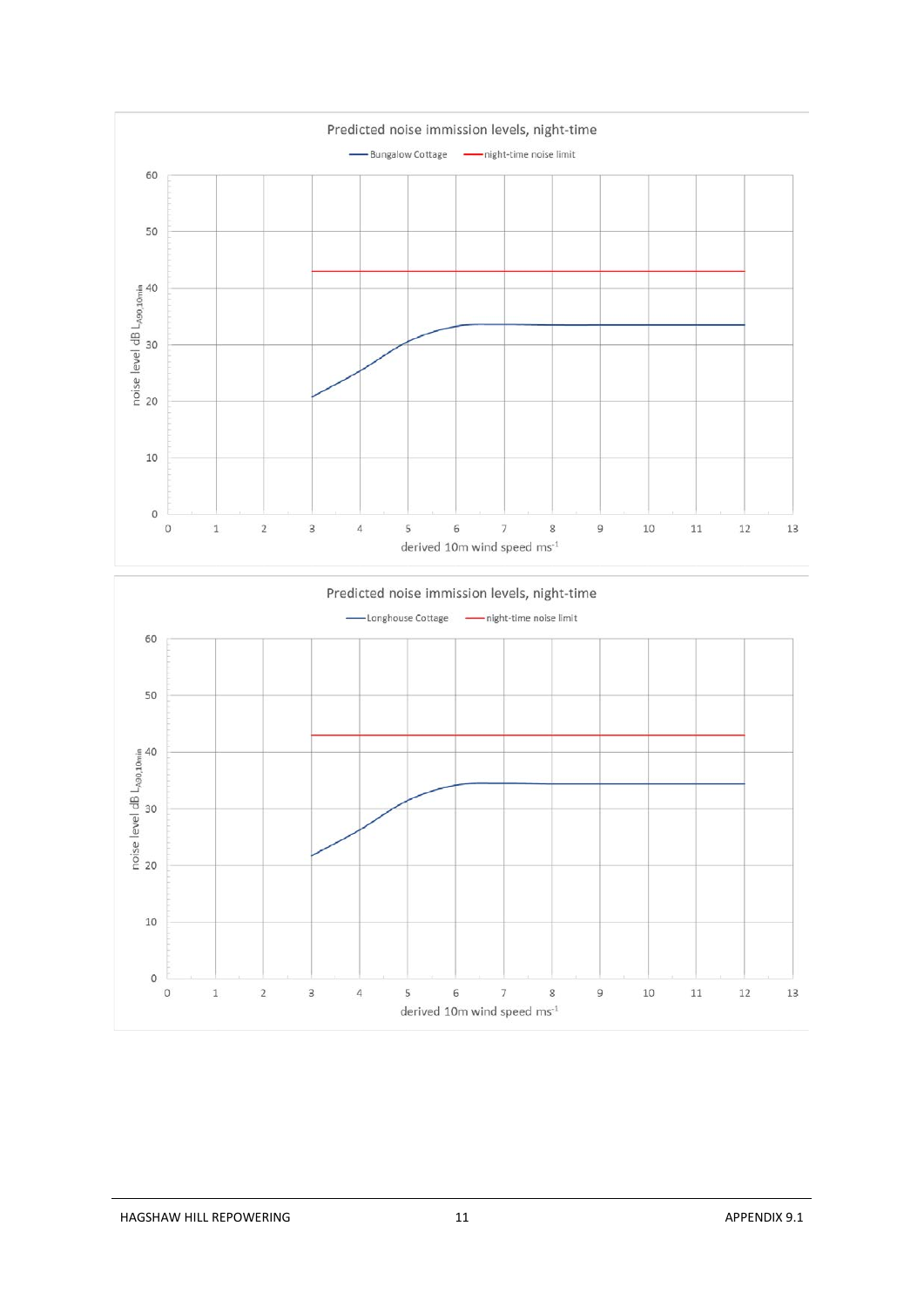

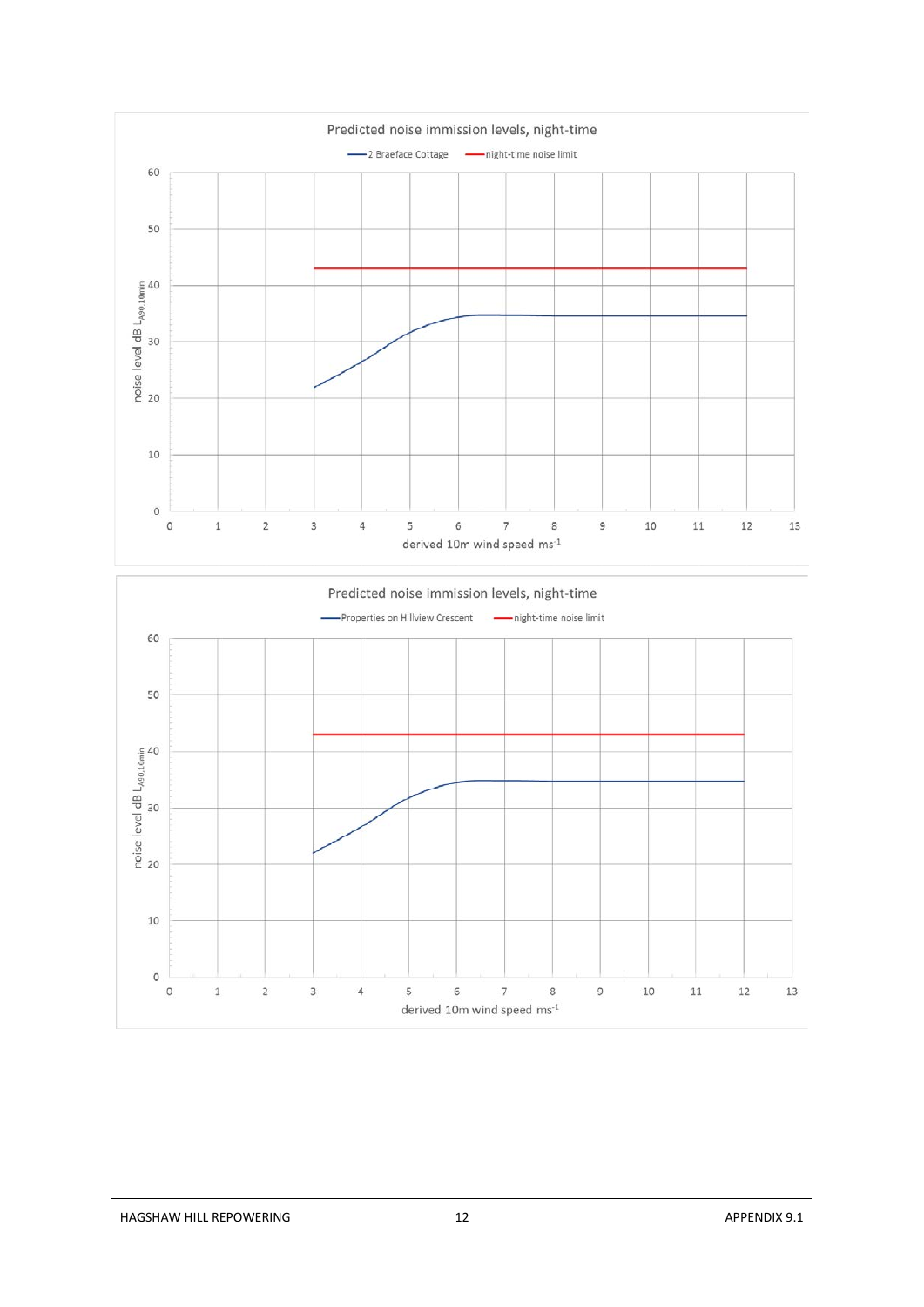

HAGSHAW HILL REPOWERING 13 13 APPENDIX 9.1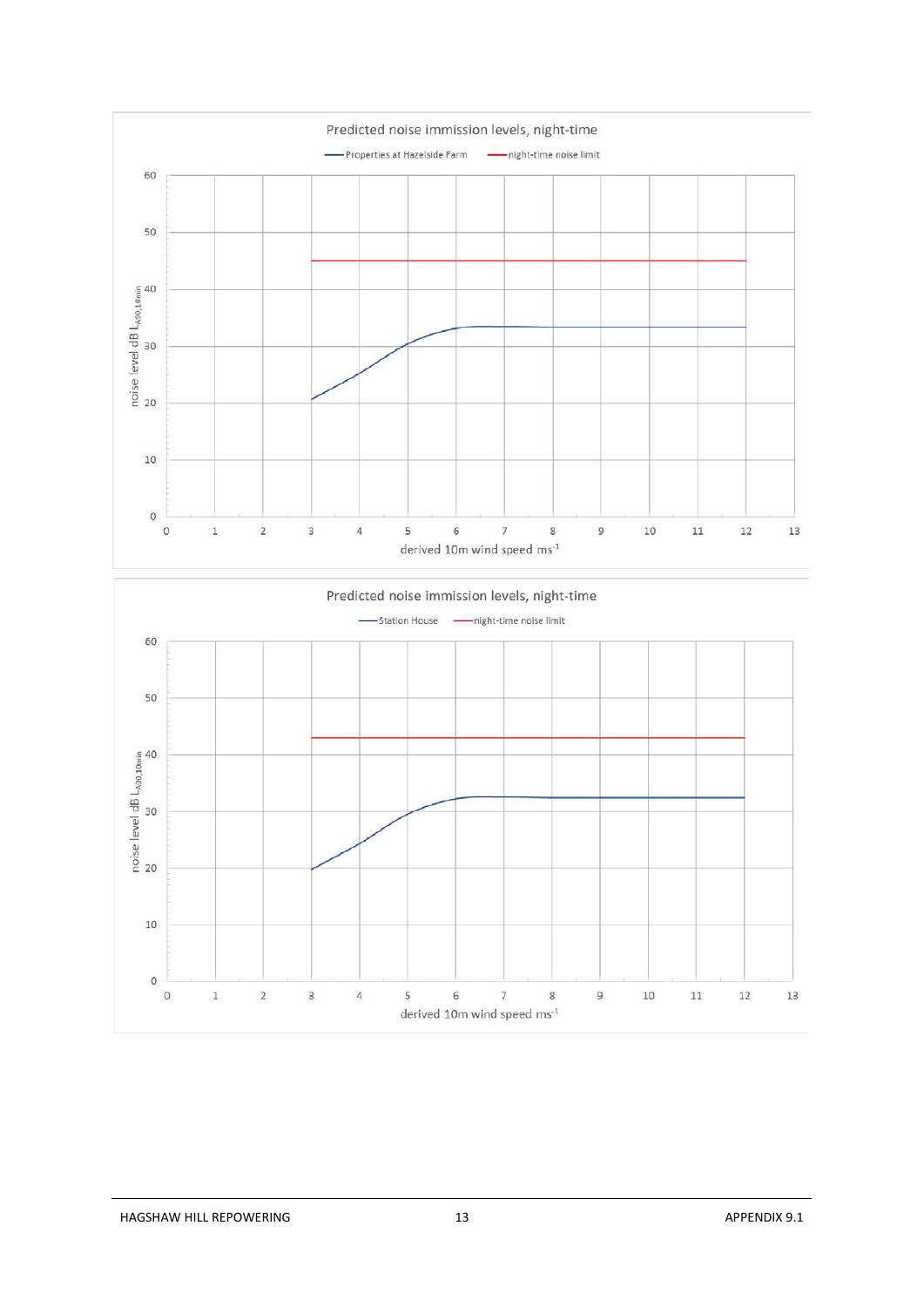